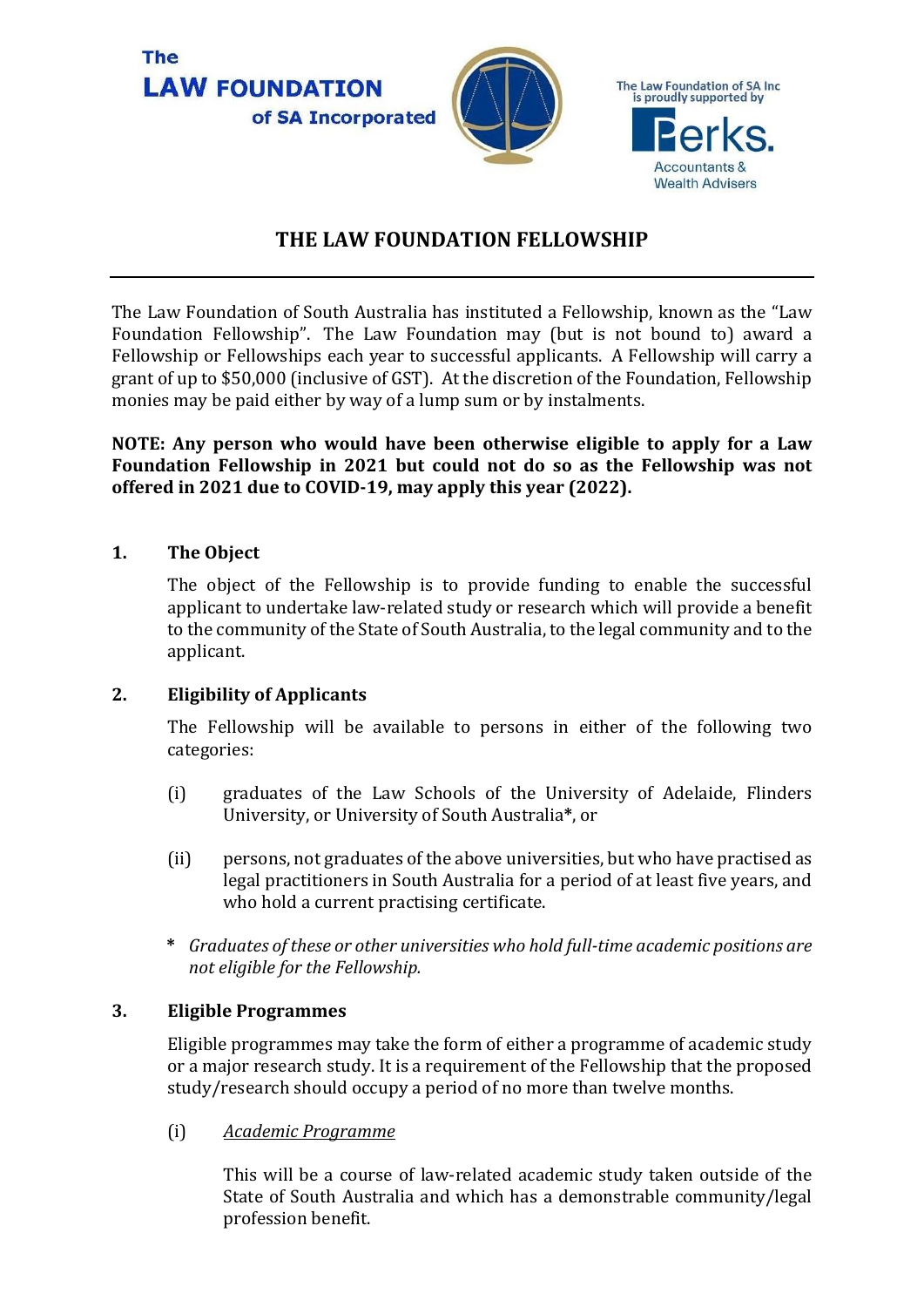#### (ii) *Law Related Research*

This may involve a law-related project designed to provide a significant update or extension of existing information and knowledge. The study/research will normally be undertaken outside of the State of South Australia.

The following are indicative of areas of study/research that might be considered to have benefit to the community/legal community.

**Public Interest Law** (such as consumer protection, human rights, welfare or environment law).

**Community-Legal Relationships** (such as legal aid, professional ethics, or access to justice issues).

**Community Based Legal Services** (such as dispute resolution processes or community legal centres).

### **4. Applications**

Applications for the Fellowship will be invited through public advertisement each year or at such times as determined by the Law Foundation.

Normally applications will close on 30 September with advice to the successful applicant provided before the end of November.

The Fellowship must be taken up by the end of the following year.

Applications should address the following:

- (i) personal details including copy of academic transcript and career achievements.
- (ii) details of the study or research proposed with full information about the proposed place or places of study/research.
- (iii) evidence of the applicant's being accepted or approved or eligibility for such study or research.
- (iv) a budget covering items such as travel, accommodation, expenses, fees and similar.
- (v) a review of how the proposed study/research meets the principal criterion of benefit to the community or legal community.
- (vi) the way(s) in which such benefit will be transmitted to the intending recipients.
- (vii) state whether the applicant is registered or required to be registered for GST.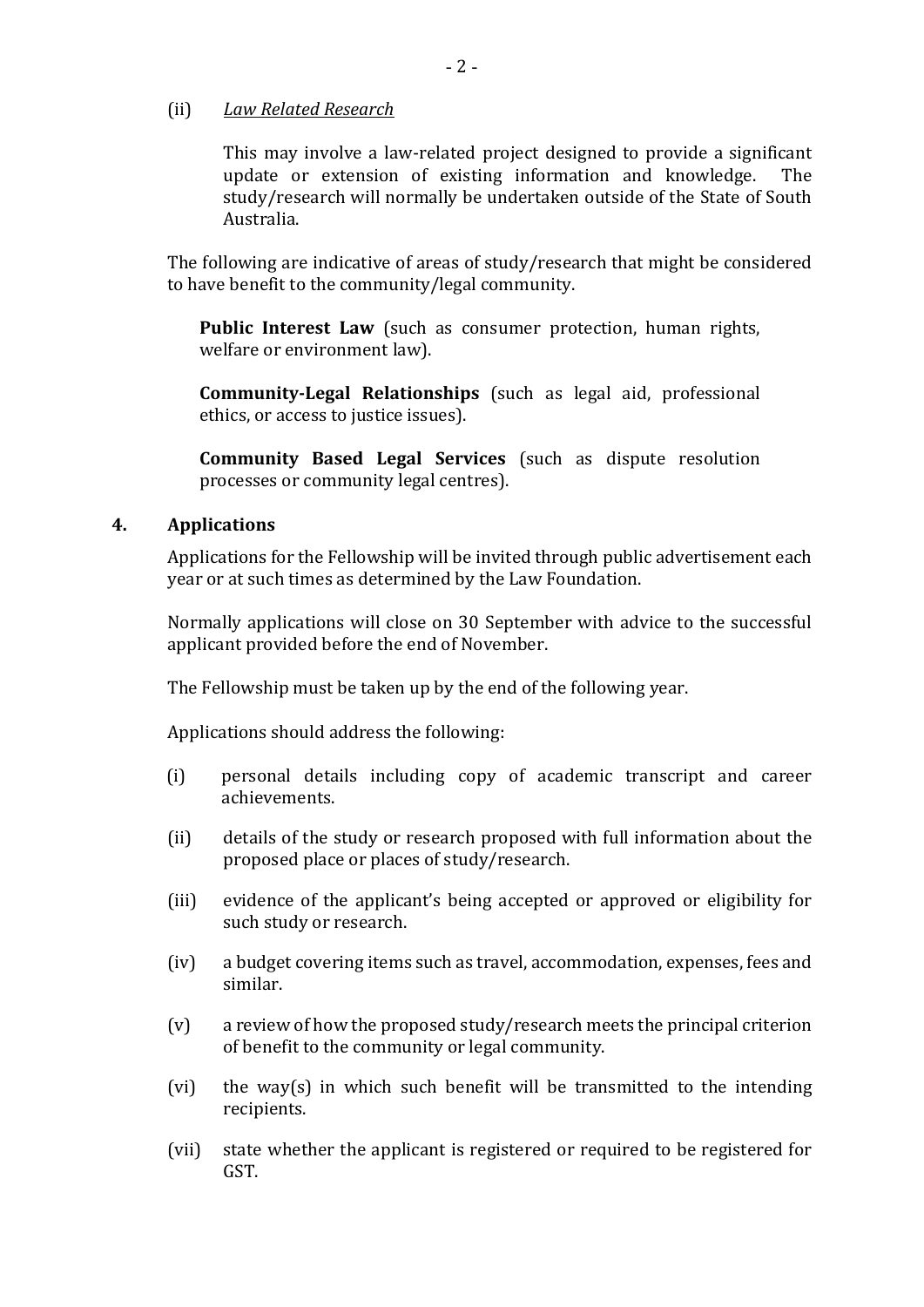## **5. Selection**

Applications for the Fellowship will be considered by a sub-committee of the Law Foundation consisting of:

- The Dean of the School of Law at the University of Adelaide
- The Dean of the School of Law at Flinders University
- The Dean of the School of Law at the University of South Australia
- The Chair of the Law Foundation
- The Secretary of the Law Foundation
- The Executive Officer of the Law Foundation

The sub-committee shall consider all applications, interview short-listed applicants and recommend to the Foundation the applicant it considers to be best suited for the Fellowship. This recommendation shall include an appraisal of the recommended applicant's proposal together with an appraisal of competing interviewed applicants' proposals. The final decision on the Law Foundation Fellowship shall be made by the Law Foundation.

The sub-committee will take account of:

- (i) *the capacity of the applicant to successfully complete the designated study or research.* Academic merit in the past and/or demonstrated relevant experience or research capacity and qualifications will be considered.
- (ii) *the quality of the proposal.* The academic programme or research proposed should indicate that the applicant has undertaken appropriate investigation of the options available, and has prepared a proposal which reflects such investigation.
- (iii) *the benefit to the community and/or legal community.* The sub-committee will assess the extent to which proposals will provide short or longer term benefit through the role of the successful applicant, through an increase in knowledge, information, or through new ideas and directions.
- (iv) *the applicant's proposal for communicating/sharing the outcomes of study or research*.

## **6. Reporting**

The successful candidate:

- (a) may be required to report to the Foundation from time to time during the course of the study and to provide a periodic accounting of expenditure of funds;
- (b) will be required to report at the conclusion of the study by providing a written report to the Foundation as to the outcome and achievements of the study;